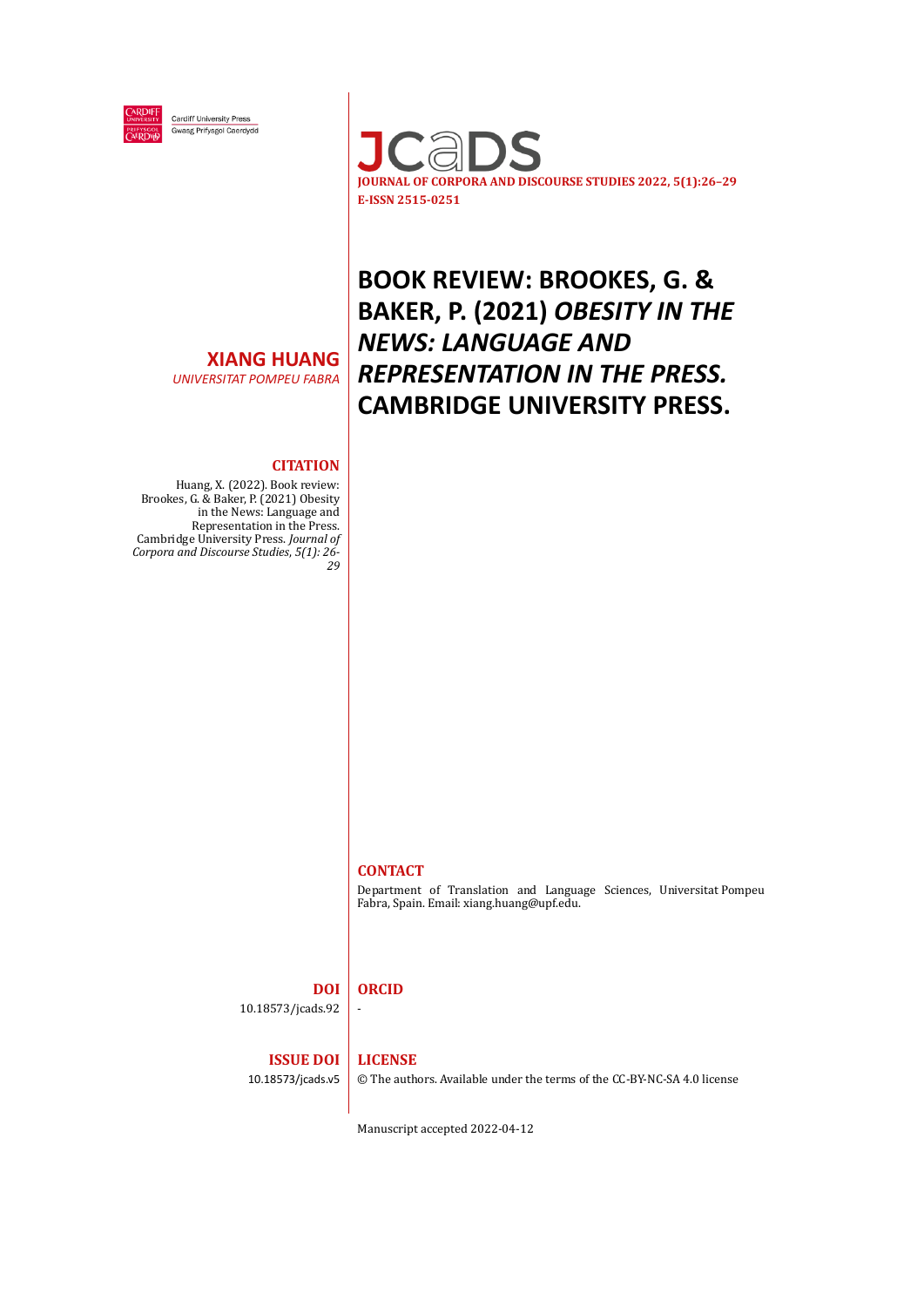## **Book Review: Brookes, G. & Baker, P. (2021) Obesity in the News: Language and Representation in the Press. Cambridge University Press.**

### **Xiang Huang**

*Universitat Pompeu Fabra*

As a pressing public issue, obesity has become a mainstay in the media. While there has been a growing body of research on media coverage of obesity (e.g., Atanasova & Koteyko, 2017; Carbone-Moane & Guise, 2021), research presented in this book sets itself apart from the other studies in three ways. Firstly, its large-scale and recent media data (36 million words covering a decade of obesity coverage between 2008 and 2017 in the whole UK national press), secondly, its linguistic approach through the methodological synergy of corpus linguistics and critical discourse analysis and, thirdly, its diverse analytical themes, including the comparisons between newspapers (Chapters 2 and 3), diachronic changes observed in the data (Chapter 4), highlighting the individualising discourse around obesity (Chapters 5 and 6), different perspectives on obesity representations including that of gender and social class (Chapters 7 and 8), and the readers' online comments (Chapter 9). These merits make the book a systematic and stimulating work on obesity representations in the British media, showing how linguistic choices made by the media stigmatise weight issues and people with obesity in society.

As an important prelude to the entire book, the Introduction is the longest chapter. It addresses the practical, theoretical and methodological issues of the study. The authors first introduce the key theoretical concepts in the book, e.g., representation, discourse, and news values and delineate the goal of the book, i.e., "examining the discourses that are used to represent obesity in the press, […] that may not be beneficial to less powerful people in society" (p.7). In what follows, I argue that the authors have successfully achieved this goal.

In the remaining part of the Introduction, the authors move on to review obesity and obesity-related discourses in the media. One of the merits of the book is that the authors recognise the complexity of obesity but limit their perspective to the medicalised and moralised discourses. Readers learn that obesity is subject to a wide range of intertwined and contested discourses, while the linguistic dimension of the discourses remains insufficiently explored. The authors then introduce their corpus linguistic approach, including the data and corpus methods, especially the four corpus techniques, i.e., frequency, keywords, collocation analysis and concordance analysis. The authors clearly state which technique they will use for each research purpose, thus setting the scene for the coming chapters.

Chapter 2 focuses on the similarities of keywords in the corpus. The authors first explain how they organise their data into four sub-corpora based on the publication format and its political leanings i.e., Broadsheet Left, Broadsheet Right, Tabloid Left and Tabloid Right, and how they obtained the shared keywords by respectively comparing the sub-corpora with the written section of the British National Corpus (BNC). Based on the shared keywords, the authors find that, although the media frequently relate obesity to various medical terminologies (e.g., cancer), they do not tend to deem obesity a disease in itself. Instead, obesity is considered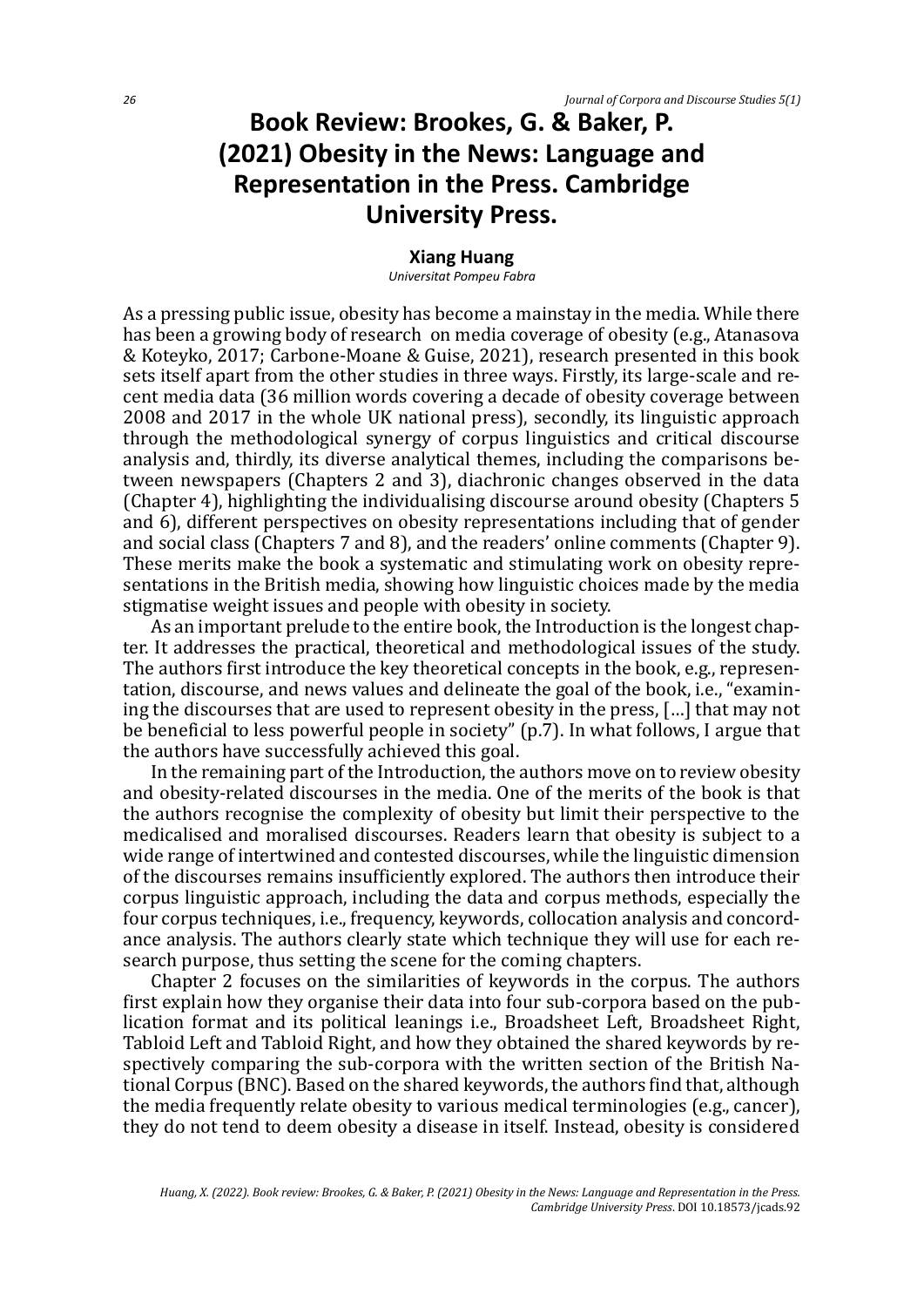as an issue of individual responsibility and individuals with obesity are portrayed as a burden to the National Health System (NHS).

Bearing the similarities in mind, the authors examine the differences between the media in Chapter 3. The authors first introduce their "remainder method", where one sub-corpus is compared against the remaining sub-corpora. This method enables the authors to find interesting differences between the sub-corpora. For example, Tabloid Right tends to use medical words and scientific research resources to imply a "personal responsibility" discourse towards obesity, while Broadsheet Right focuses on the economic loss caused by obesity and the institutions involved to imply a sense of societal responsibility around obesity. Similarly, the Broadsheet Left tends to construct obesity as a social problem, but they take a more critical stance towards the institutions, especially governments involved. For Tabloid Left, the Mirror focuses on female narratives of weight loss and parenthood, while the Morning Star is openly critical of large corporations (e.g., fast food companies) for their (in)action regarding the obesity issue. The authors explain the differences in terms of political distinctions and readerships of the newspapers.

Chapter 4 tackles the diachronic dimensions of the media representations, revealing how keywords change across years and months. This chapter is based on grouping the yearly and monthly keywords into twenty-seven major categories and explaining how the categories reveal the various dimensions of obesity representations. The yearly changes show that the category FOOD comprised the most frequent classification and how it also increased in frequency in most years. The media build individualistic models of obesity through an increasing problematisation of obesity and a decreasing mention of socio-political factors. The month-by-month analysis presents less variations, yet it shows an annual cycle where the representation of obesity fluctuates according to religious traditions, holidays and weather in different seasons. Both the yearly and monthly changes show that obesity tends to be envisaged as a personal problem and represented in individualising and shaming ways in the media, which are discussed in more detail in Chapters 5 and 6.

In contrast with the previous chapters, Chapter 5 uses the techniques of collocation and concordance analysis to explore how individuals with obesity are referred to via nouns, adjectives, and verbs. The authors find that the media tend to describe individuals with obesity in negative terms using dehumanising nouns (e.g., gut-bucket) and negative adjectives (e.g., ugly). Eating-denoting verbs (e.g., guzzle) are used to suggest a lack of self-control in the eating behaviours among individuals, who are further linked with social deviance such as criminal acts (e.g., stealing food). The authors summarise the chapter by criticising the shaming discourses, especially the "joke discourse", emphasising that they are stigmatising, unhelpful and not constructive in solving the obesity issue.

Chapter 6 explores a more nuanced picture of the shaming discourse of obesity by focusing on four words, i.e., diet, body, health and exercise. The authors find that, though the media use discourses from scientific research, there is a lack of agreement on the best diet for losing weight. The authors find that metaphors, e.g., body as a sentient being or as an enemy, are used to represent bodies as distinct and separate from the self. In terms of health, although healthiness is clearly linked with qualities such as slim, the link between health and fat is contested. The authors further reveal that exercise is presented as problematic with an array of confusing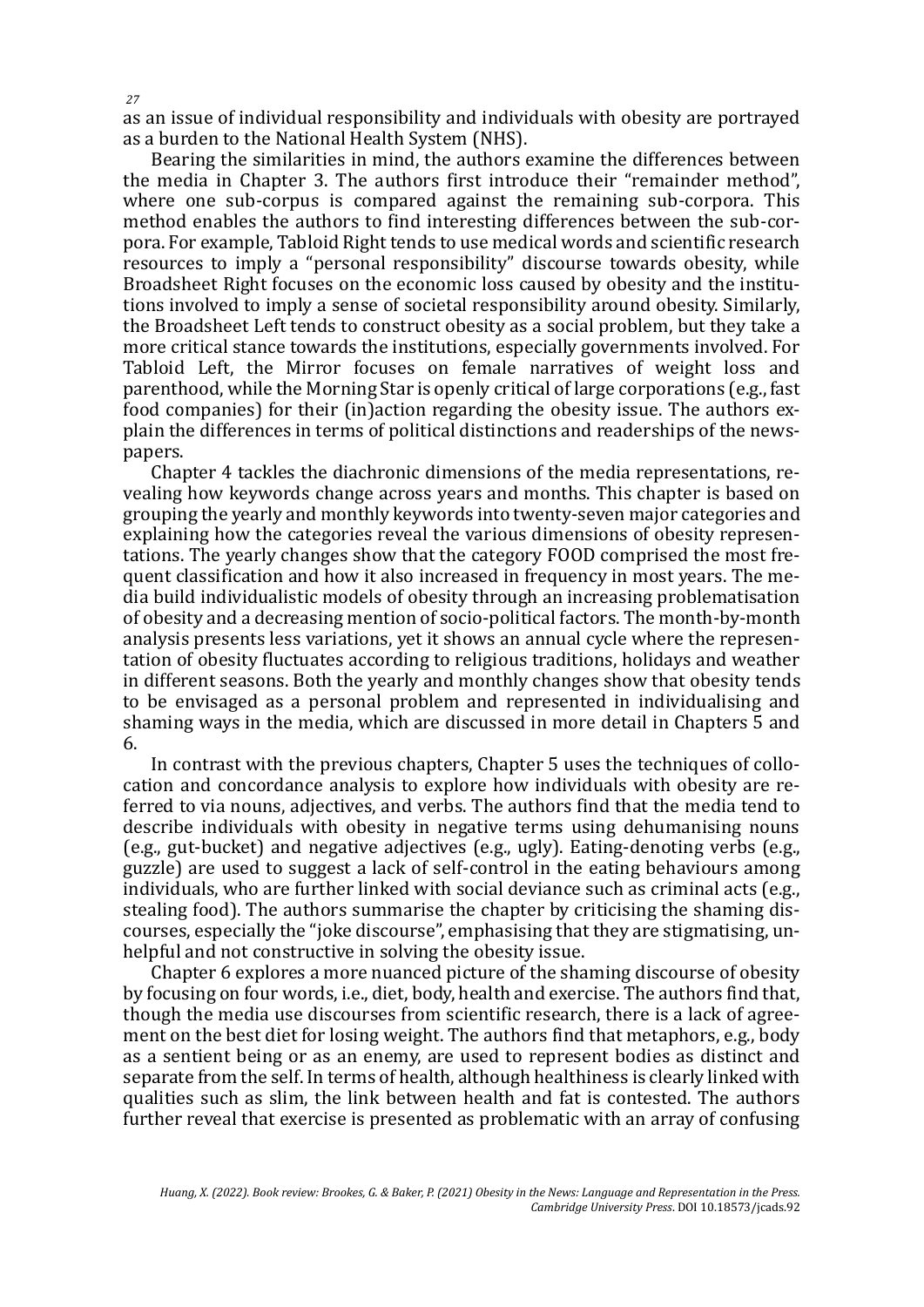or contradictory messages. The authors conclude that there are reasons to doubt whether readers can get useful advice on weight loss from the media.

Chapter 7 investigates gendered discourses around obesity through comparing the ways in which the media represent men and women in their coverage of obesity. The collocational analysis of WOMAN and MAN shows that the media reflect and reinforce the traditional stereotypical ideologies of femininity and masculinity. Women tend to be represented in their relational aspect of identity (e.g., roles as caregivers in families) with more emotion disclosures (e.g., desperate). Their weight loss narratives focus on aesthetic values (e.g., wedding dress) as the key goal for losing weight. By comparison, men are more likely to be represented as losing weight due to health concerns, especially the threat of death, and their loss-weight narratives are presented in a stoical manner. Further, men's diets were sometimes referred to as experiments, lending evidence to the narrative of men distancing themselves from acts deemed feminine. Based on the evidence of these gendered representations, the authors point out that the media present a somewhat narrow or even outdated gendered picture, calling for the media to capture the complex and various gender roles involved in the obesity issue.

Chapter 8 explores the obesity discourse from the perspective of social class. The authors first justify their interest in social class by pointing out that unequal class relations are a driver of health inequality (including obesity) in the UK. Here, the authors explore how four social classes, i.e., upper class, middle class, working class and "underclass", are represented in relation to obesity. A somewhat complex picture of social class representations is uncovered. For example, the authors find that the left-leaning media stress the obesity rate among the upper classes, while the right-leaning data commend upper-class lifestyles that the lower classes should aspire to. The left-leaning media patronise the lower classes as aspiring to follow middle-class lifestyles, while the right-leaning media stress the equal or even higher risk of obesity among the middle-class. For the working class, the left-leaning media seem to acknowledge the relevance of social inequalities to obesity. However, the right-leaning media focus on the personal responsibilities of workingclass individuals. As for the underclass" a notable feature is its low visibility, witnessed both by the lower frequency of mention and how individuals are "objectified" in stereotypes (e.g., lazy), especially in the right-leaning newspapers which tend to represent the underclass as deviant, often with the use of irony. The authors interpret the varying or even oppositional discourses through the perspective of the political leanings of the newspapers, for example, how the right-leaning media defend the neoliberal values of personal responsibility. The authors challenge the neoliberal approach, criticising its lack of empathy towards people, especially the underclass who are already vulnerable in a much-divided society.

Chapter 9 presents novel insights into reader comments, exploring the reception of the discourses emphasised in press representations of obesity. The authors first review existing research on reader comments and subsequently explain how they collect the thirteen articles and their reader comments from the Mail Online. Based on a keywords analysis, the authors find similarities and differences between the reader comments and the articles. Comments in general indicate a more stigmatising and shaming discourse than the articles, though there is a minority counter-discourse mentioning institutional factors (e.g., food marketers). The comments touch more on discourses of personal responsibility (e.g., blame) around food and lifestyle, echoing the neoliberal values discussed in previous chapters. On